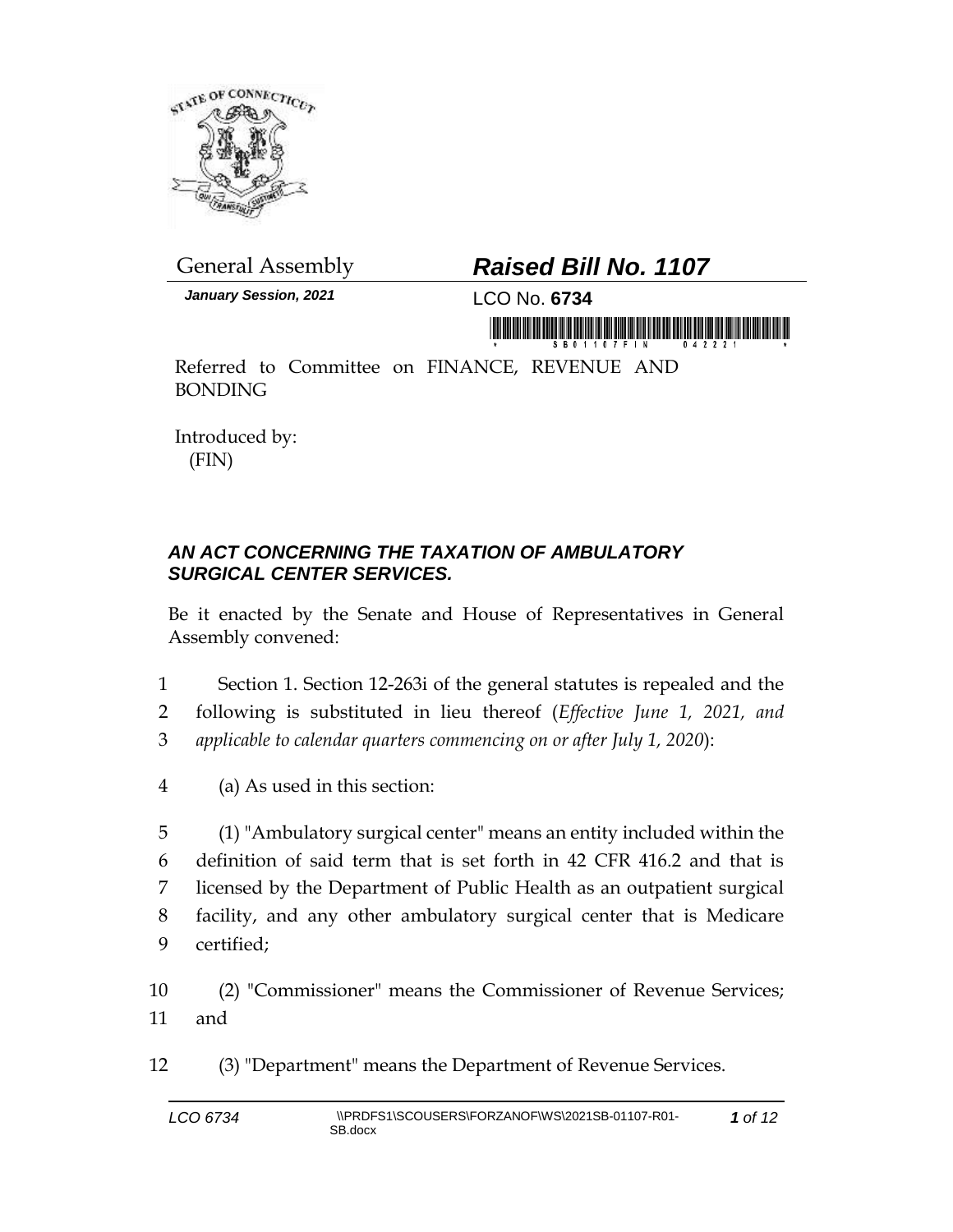(b) (1) For each calendar quarter commencing on or after October 1, 2015, but prior to July 1, 2021, there is hereby imposed a tax on each ambulatory surgical center in this state to be paid each calendar quarter. The tax imposed by this section shall be at the rate of six per cent of the gross receipts of each ambulatory surgical center, except that:

 (A) Prior to July 1, 2019, such tax shall not be imposed on any amount of such gross receipts that constitutes either (i) the first million dollars of gross receipts of the ambulatory surgical center in the applicable fiscal year, or (ii) net revenue of a hospital that is subject to the tax imposed under section 12-263q; **[**and**]**

 (B) On and after July 1, 2019, but prior to July 1, 2021, such tax shall not be imposed on any amount of such gross receipts that constitutes any of the following: (i) The first million dollars of gross receipts of the ambulatory surgical center in the applicable fiscal year, excluding Medicaid and Medicare payments, (ii) net revenue of a hospital that is subject to the tax imposed under section 12-263q, (iii) Medicaid payments received by the ambulatory surgical center, and (iv) Medicare payments received by the ambulatory surgical center; and

 (C) For the calendar quarters commencing on or after July 1, 2020, but prior to July 1, 2021, COVID-19 expenses may be deducted from the gross receipts of the ambulatory surgical center prior to the imposition of such tax. As used in this subparagraph, (i) "COVID-19 expenses" means all amounts incurred by or on behalf of an ambulatory surgical center directly or indirectly as a result of COVID-19, including, but not limited to, amounts for the purchase, lease, licensing or use of tangible or intangible property in connection with tests for, protection or prevention against or treatment of COVID-19 or its symptoms, for the ambulatory surgical center's personnel, patients, service providers, visitors, facilities or tangible personal property, and (ii) "COVID-19" means the respiratory disease designated by the World Health Organization on February 11, 2020, as coronavirus 2019, and any related 44 mutation thereof recognized by said organization as a communicable respiratory disease.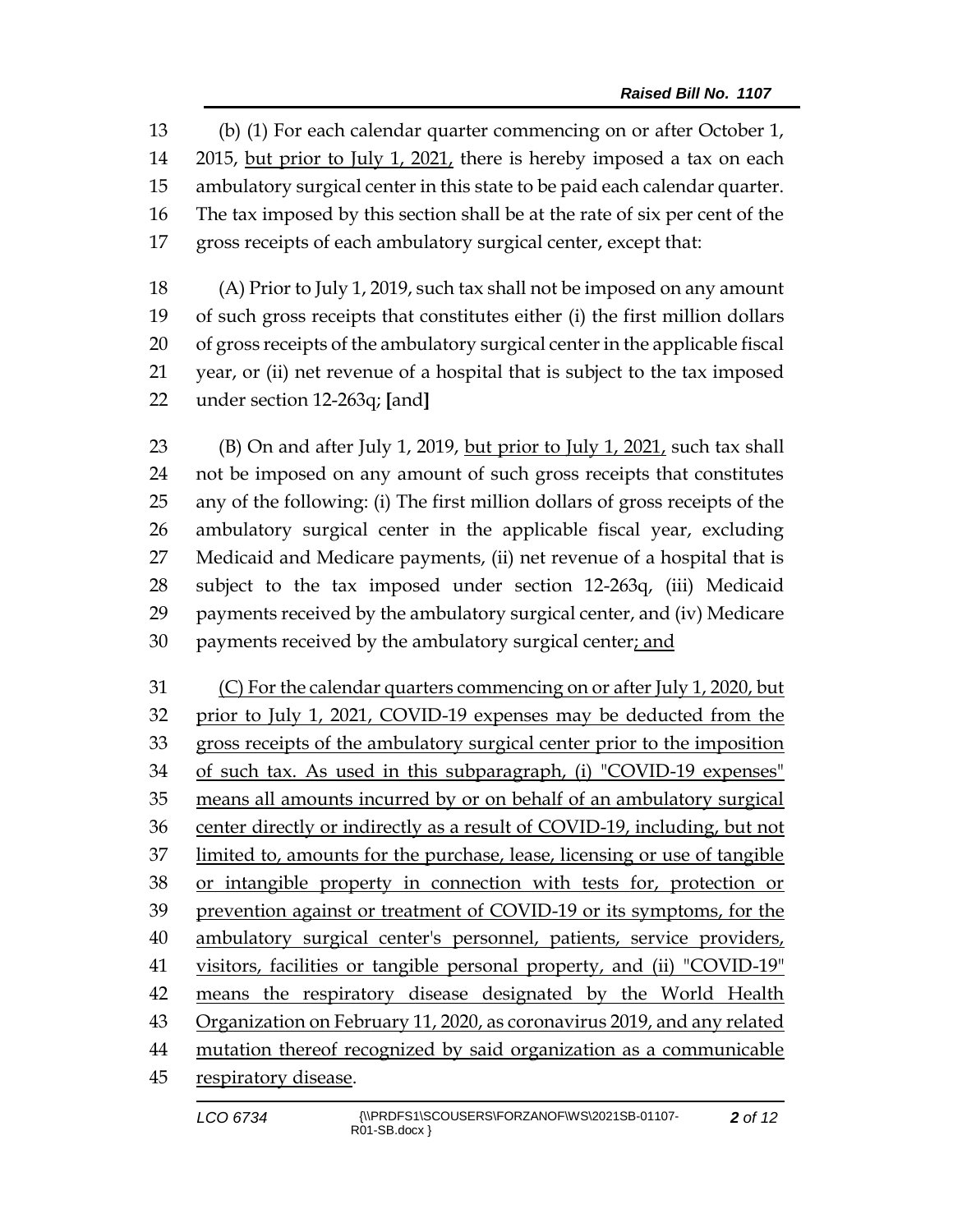(2) Nothing in this section shall prohibit an ambulatory surgical center from seeking remuneration for the tax imposed by this section.

 (3) Each ambulatory surgical center shall, on or before January 31, 2016, and thereafter on or before the last day of January, April, July and 50 October of each year until and including July 31, 2021, render to the commissioner a return, on forms prescribed or furnished by the commissioner, reporting the name and location of such ambulatory surgical center, the entire amount of gross receipts generated by such ambulatory surgical center during the calendar quarter ending on the last day of the preceding month and such other information as the commissioner deems necessary for the proper administration of this section. The tax imposed under this section shall be due and payable on the due date of such return. Each ambulatory surgical center shall be required to file such return electronically with the department and to make payment of such tax by electronic funds transfer in the manner provided by chapter 228g, regardless of whether such ambulatory surgical center would have otherwise been required to file such return electronically or to make such tax payment by electronic funds transfer under the provisions of chapter 228g.

 (c) Whenever the tax imposed under this section is not paid when due, a penalty of ten per cent of the amount due and unpaid or fifty dollars, whichever is greater, shall be imposed and interest at the rate of one per cent per month or fraction thereof shall accrue on such tax from the due date of such tax until the date of payment.

 (d) The provisions of sections 12-548, 12-550 to 12-554, inclusive, and 12-555a shall apply to the provisions of this section in the same manner and with the same force and effect as if the language of said sections had been incorporated in full into this section and had expressly referred to the tax imposed under this section, except to the extent that any provision is inconsistent with a provision in this section.

 (e) For the fiscal **[**year**]** years ending June 30, 2016, **[**and each fiscal year thereafter**]** to June 30, 2021, inclusive, the Comptroller is authorized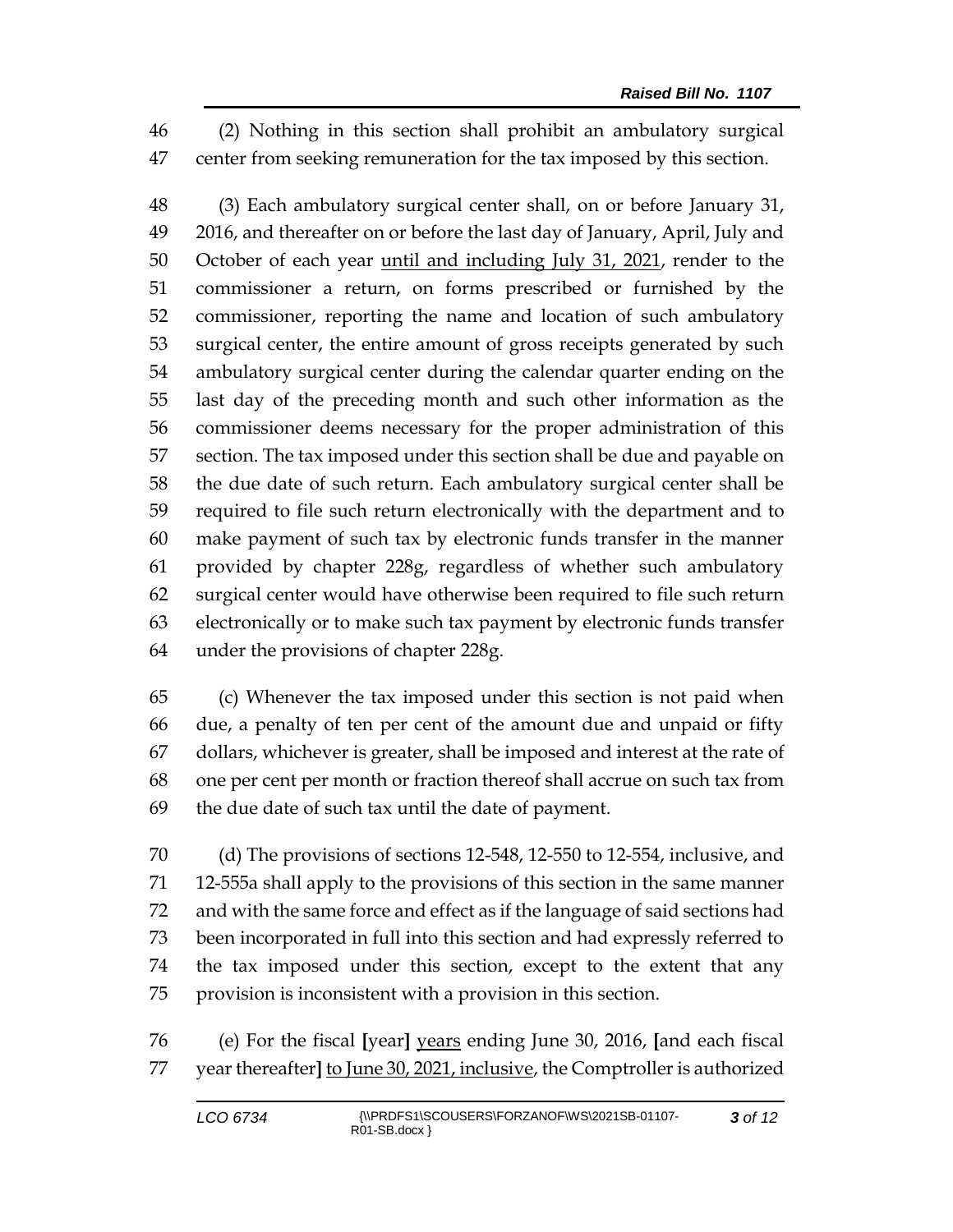to record as revenue for each fiscal year the amount of tax imposed under the provisions of this section prior to the end of each fiscal year and which tax is received by the Commissioner of Revenue Services not later than five business days after the last day of July immediately following the end of each fiscal year.

 Sec. 2. Subdivision (2) of subsection (a) of section 12-407 of the general statutes is repealed and the following is substituted in lieu thereof (*Effective July 1, 2021, and applicable to sales occurring on or after July 1, 2021*):

(2) "Sale" and "selling" mean and include:

 (A) Any transfer of title, exchange or barter, conditional or otherwise, in any manner or by any means whatsoever, of tangible personal property for a consideration;

 (B) Any withdrawal, except a withdrawal pursuant to a transaction in foreign or interstate commerce, of tangible personal property from the place where it is located for delivery to a point in this state for the purpose of the transfer of title, exchange or barter, conditional or otherwise, in any manner or by any means whatsoever, of the property for a consideration;

 (C) The producing, fabricating, processing, printing or imprinting of tangible personal property for a consideration for consumers who furnish either directly or indirectly the materials used in the producing, fabricating, processing, printing or imprinting, including, but not limited to, sign construction, photofinishing, duplicating and photocopying;

 (D) The furnishing and distributing of tangible personal property for a consideration by social clubs and fraternal organizations to their members or others;

 (E) The furnishing, preparing, or serving for a consideration of food, meals or drinks;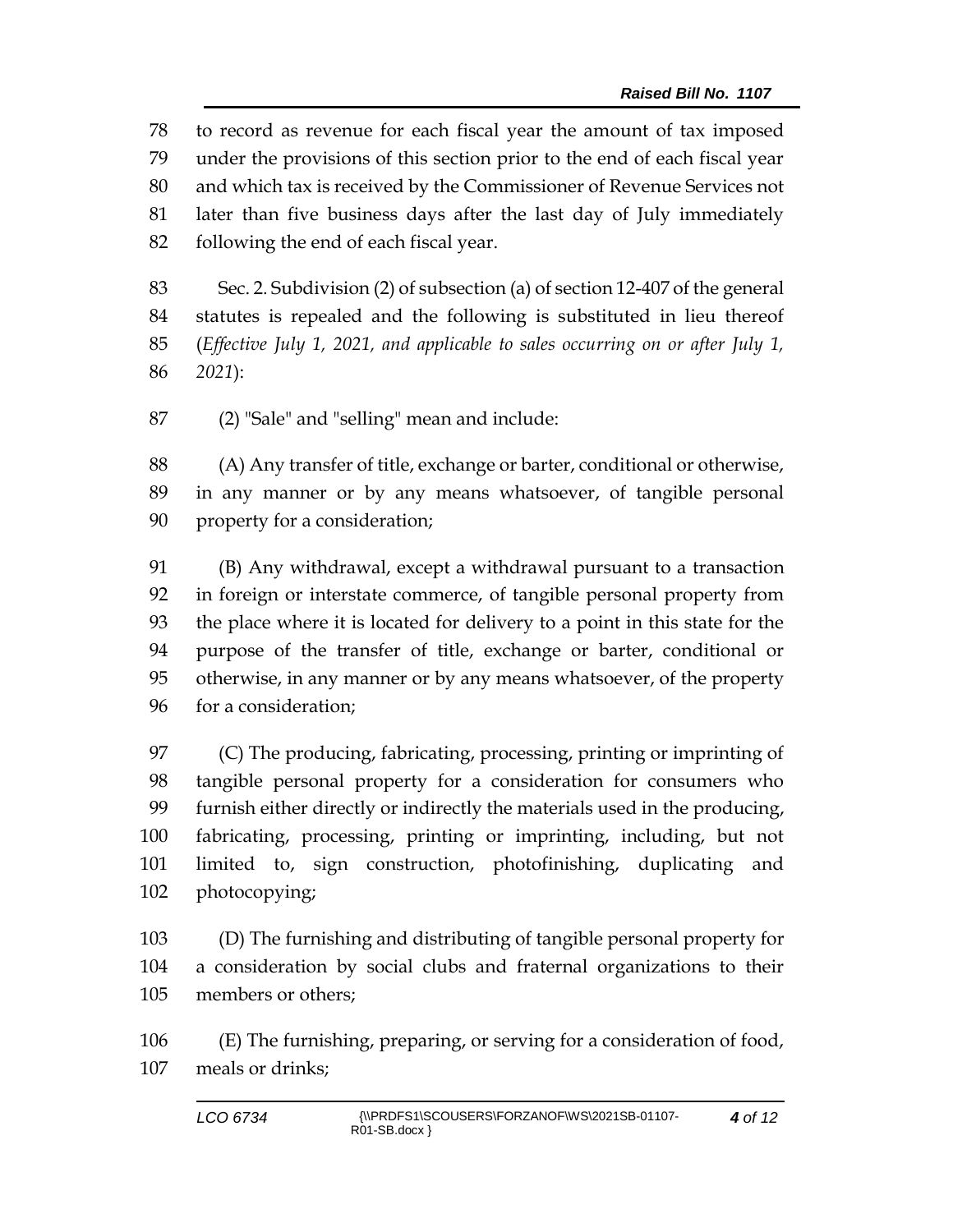(F) A transaction whereby the possession of property is transferred but the seller retains the title as security for the payment of the price;

 (G) A transfer for a consideration of the title of tangible personal property which has been produced, fabricated or printed to the special order of the customer, or of any publication, including, but not limited to, sign construction, photofinishing, duplicating and photocopying;

 (H) A transfer for a consideration of the occupancy of any room or rooms in a hotel, lodging house or bed and breakfast establishment for a period of thirty consecutive calendar days or less;

 (I) The rendering of certain services, as defined in subdivision (37) of this subsection, for a consideration, exclusive of such services rendered by an employee for the employer;

 (J) The leasing or rental of tangible personal property of any kind whatsoever, including, but not limited to, motor vehicles, linen or towels, machinery or apparatus, office equipment and data processing equipment, provided for purposes of this subdivision and the application of sales and use tax to contracts of lease or rental of tangible personal property, the leasing or rental of any motion picture film by 126 the owner or operator of a motion picture theater for purposes of display at such theater shall not constitute a sale within the meaning of this subsection;

 (K) The rendering of telecommunications service, as defined in subdivision (26) of this subsection, for a consideration on or after 131 January 1, 1990, exclusive of any such service rendered by an employee for the employer of such employee, subject to the provisions related to telecommunications service in accordance with section 12-407a;

 (L) (i) The rendering of community antenna television service, as defined in subdivision (27) of this subsection, for a consideration on or after January 1, 1990, exclusive of any such service rendered by an employee for the employer of such employee. For purposes of this chapter, "community antenna television service" includes service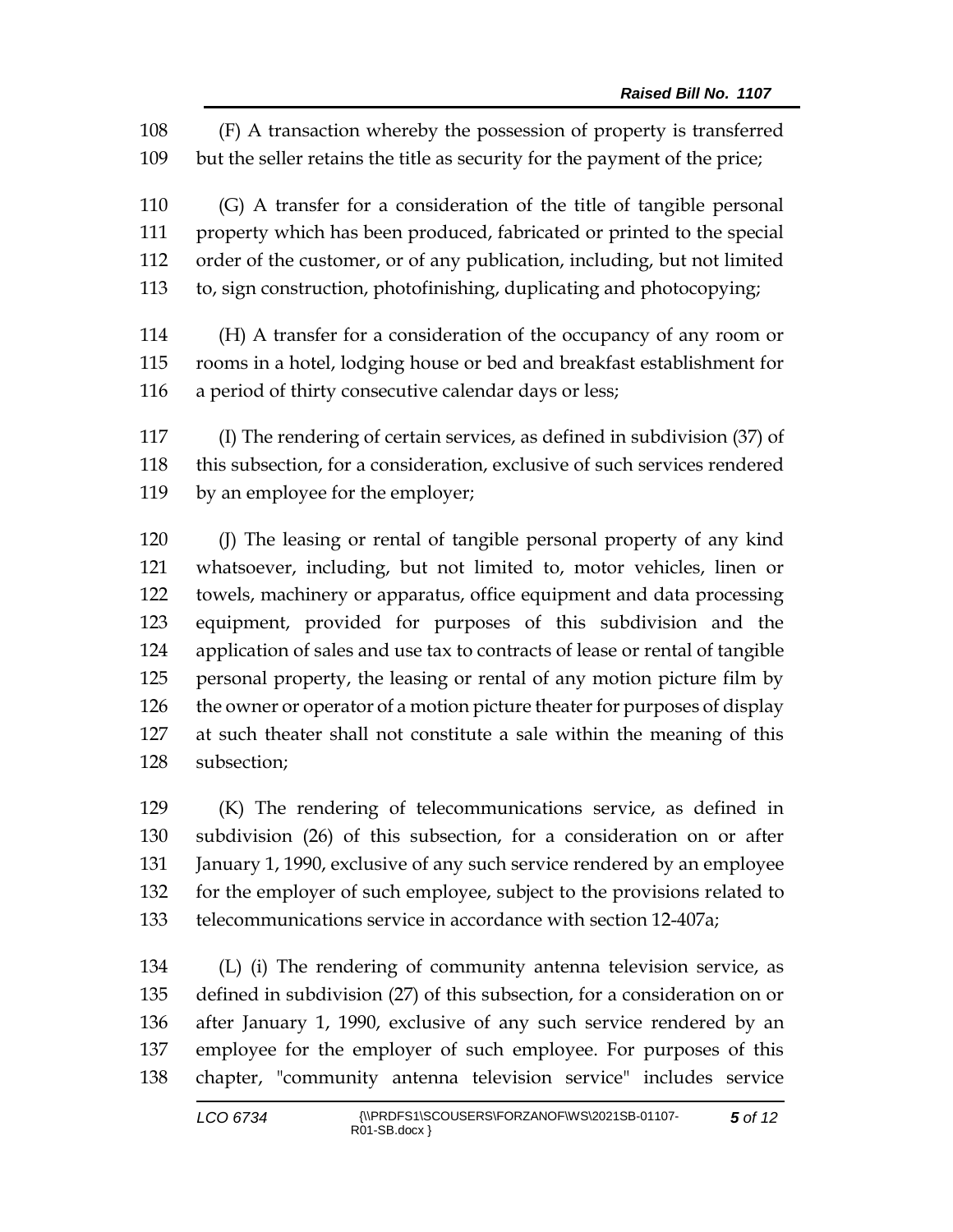provided by a holder of a certificate of cable franchise authority pursuant to section 16-331p, and service provided by a community antenna television company issued a certificate of video franchise authority pursuant to section 16-331e for any service area in which it was not certified to provide community antenna television service pursuant to section 16-331 on or before October 1, 2007;

 (ii) The rendering of certified competitive video service, as defined in subdivision (38) of this subsection, for consideration on or after October 1, 2007, exclusive of any such service rendered by an employee for the employer of such employee;

 (M) The transfer for consideration of space or the right to use any space for the purpose of storage or mooring of any noncommercial vessel, exclusive of dry or wet storage or mooring of such vessel during the period commencing on the first day of October in any year to and including the thirty-first day of May of the next succeeding year;

 (N) The sale for consideration of naming rights to any place of amusement, entertainment or recreation within the meaning of subdivision (3) of section 12-540;

 (O) The transfer for consideration of a prepaid telephone calling service, as defined in subdivision (34) of this subsection, and the recharge of a prepaid telephone calling service, provided, if the sale or recharge of a prepaid telephone calling service does not take place at the retailer's place of business and an item is shipped by the retailer to the customer, the sale or recharge shall be deemed to take place at the customer's shipping address, but, if such sale or recharge does not take place at the retailer's place of business and no item is shipped by the retailer to the customer, the sale or recharge shall be deemed to take place at the customer's billing address or the location associated with the customer's mobile telephone number; **[**and**]**

 (P) The furnishing by any person, for a consideration, of space for storage of tangible personal property when such person is engaged in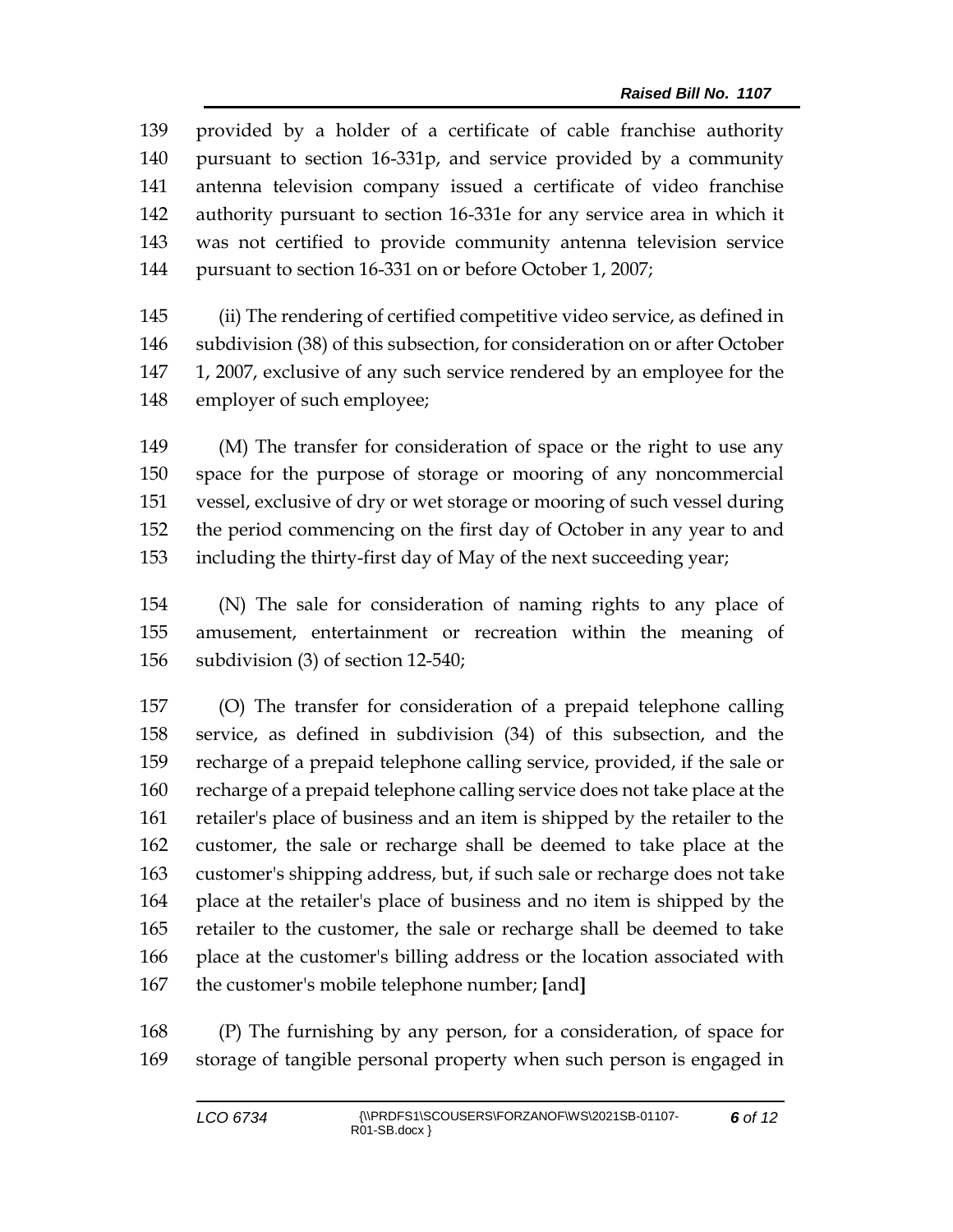the business of furnishing such space, but "sale" and "selling" do not mean or include the furnishing of space which is used by a person for residential purposes. As used in this subparagraph, "space for storage" means secure areas, such as rooms, units, compartments or containers, whether accessible from outside or from within a building, that are designated for the use of a customer, where the customer can store and retrieve property, including self-storage units, mini-storage units and areas by any other name to which the customer has either unlimited free access or free access within reasonable business hours or upon reasonable notice to the service provider to add or remove property, but does not mean the rental of an entire building, such as a warehouse. For purposes of this subparagraph, furnishing space for storage shall not include general warehousing and storage, where the warehouse typically handles, stores and retrieves a customer's property using the warehouse's staff and equipment and does not allow the customer free access to the storage space and shall not include accepting specific items of property for storage, such as clothing at a dry cleaning establishment or golf bags at a golf club; **[**.**]** and

 (Q) The rendering of an ambulatory surgical center service, as defined in subdivision (45) of this subsection, by an ambulatory surgical center, as defined in subdivision (44) of this subsection, for a consideration, exclusive of such service rendered by an employee for the employer of such employee, subject to the provisions related to 193 ambulatory surgical center services in accordance with this section and section 12-408, as amended by this act.

 Sec. 3. Subsection (a) of section 12-407 of the general statutes is amended by adding subdivisions (44) and (45) as follows (*Effective July 1, 2021, and applicable to sales occurring on or after July 1, 2021*):

 (NEW) (44) "Ambulatory surgical center" means any distinct entity that (A) operates exclusively for the purpose of providing surgical services to patients not requiring hospitalization and in which the expected duration of services would not exceed twenty-four hours following an admission, (B) has an agreement with the Centers for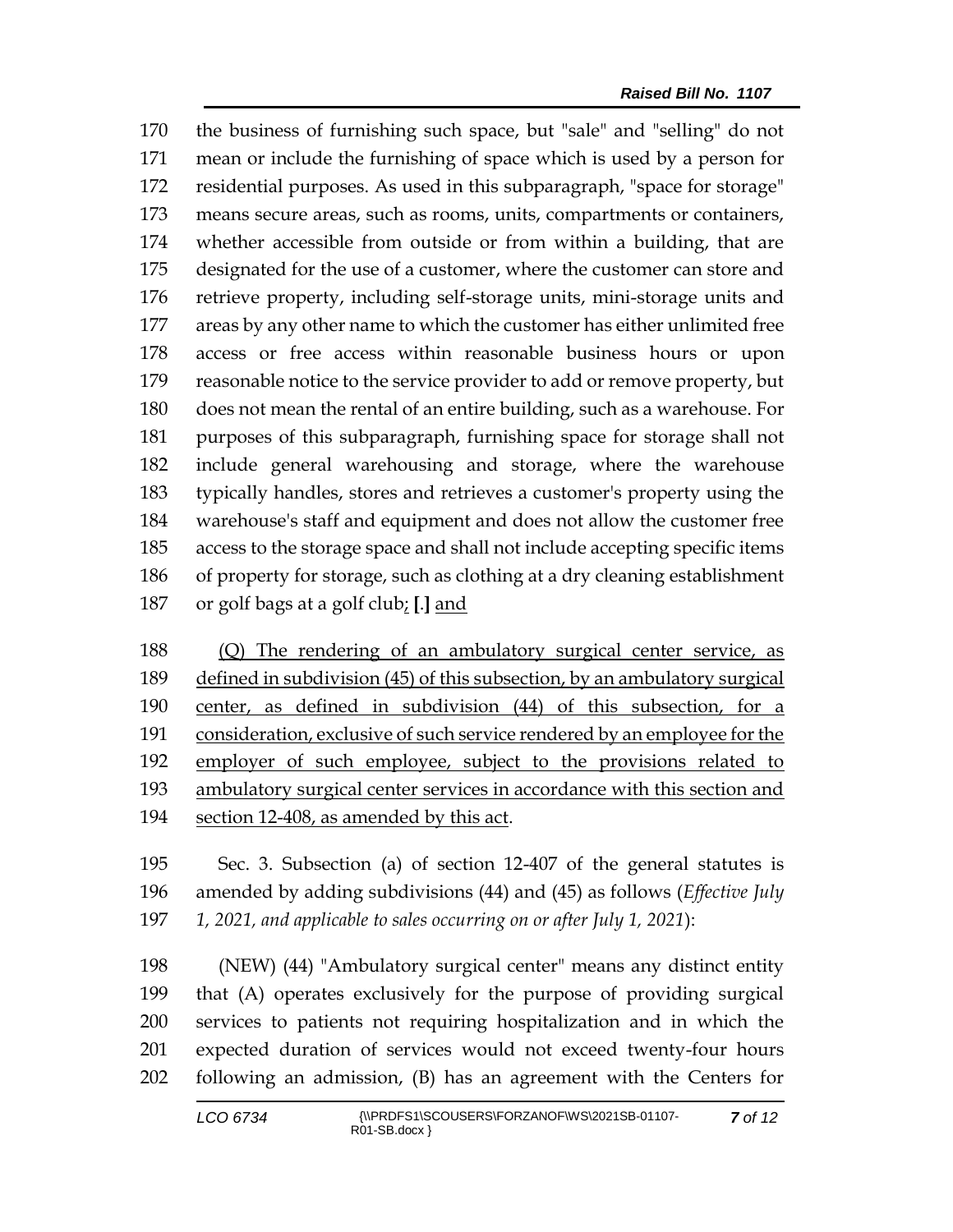Medicare and Medicaid Services to participate in Medicare as an ambulatory surgical center, and (C) meets the general and specific conditions for participation in Medicare set forth in 42 CFR Part 416, 206 Subparts B and C, as amended from time to time.

 (NEW) (45) (A) "Ambulatory surgical center service" means only those procedures or services included in a facility fee payment to an ambulatory surgical center facility associated with each surgical procedure and that are not reimbursable ancillary or professional procedures or services. "Ambulatory surgical center service" includes facility services only and does not include surgical procedures, physicians' services, anesthetists' services, radiology services, diagnostic services or ambulance services, if such procedures or services would be reimbursed as a separate line item from the facility fee payment to an ambulatory surgical center facility.

 (B) For the purposes of the tax imposed under this chapter, "gross receipts" means the amounts received, in cash or in kind, from patients, third-party payers and others, including retroactive adjustments under reimbursement agreements with third-party payers, for the rendering of ambulatory surgical center services by an ambulatory surgical center. "Gross receipts" does not include (i) amounts received by an ambulatory surgical center that were or are subject to the tax imposed under section 12-263i of the general statutes, as amended by this act, (ii) the first one million five hundred thousand dollars of gross receipts received during each twelve-month period commencing July first, excluding Medicaid and Medicare payments, by an ambulatory surgical center for the provision of ambulatory surgical center services, (iii) Medicaid or Medicare payments received by the ambulatory surgical center for the provision of ambulatory surgical center services, (iv) payer discounts, charity care and bad debts, or (v) amounts received by an ambulatory surgical center for tangible personal property used in connection with the rendering of an ambulatory surgical center service, including implants, devices, drugs and biologicals, regardless of the identity of the payer for such ambulatory surgical center.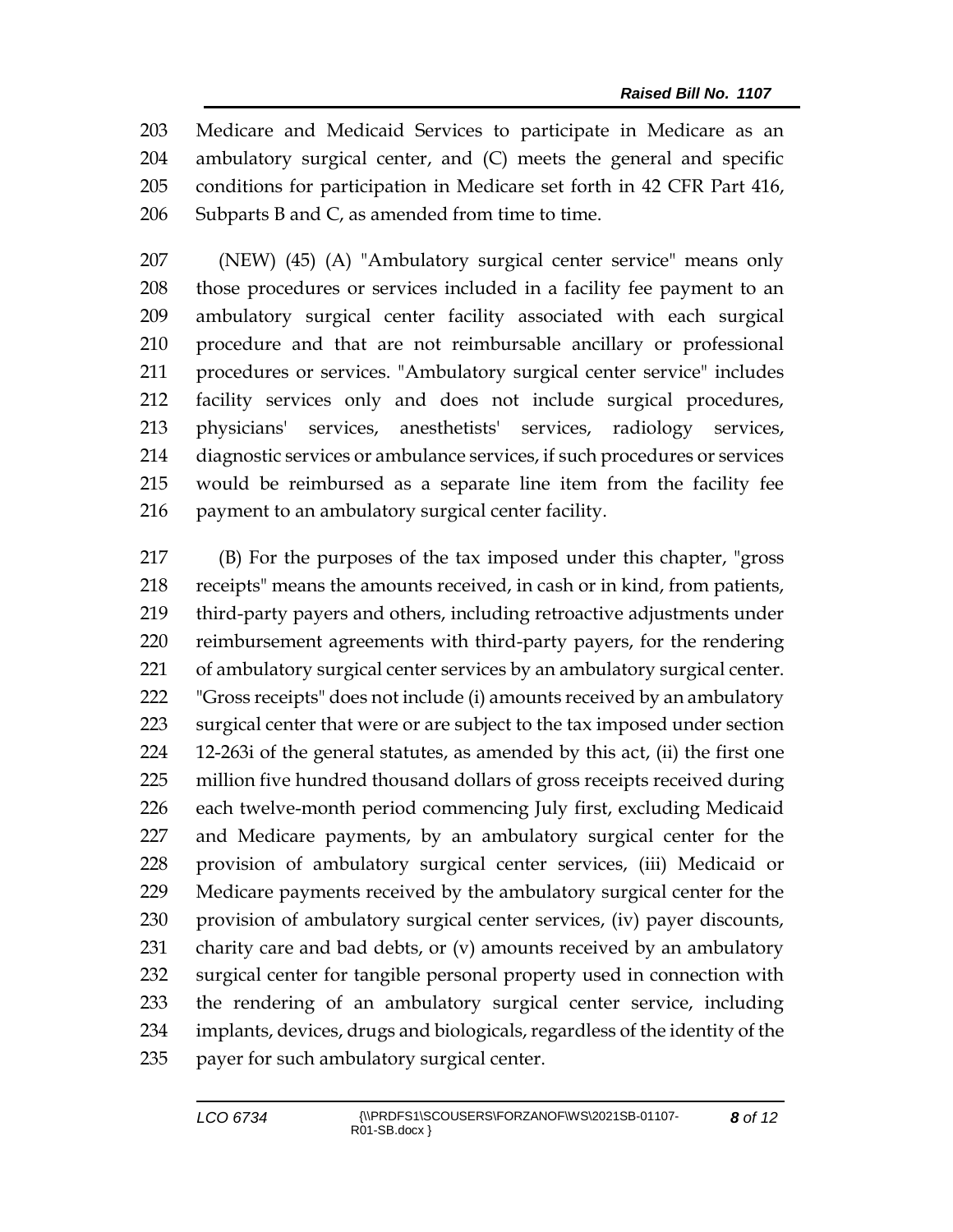(C) As used in this subdivision: (i) "Medicaid" means the program operated by the Department of Social Services pursuant to section 17b- 260 and authorized by Title XIX of the Social Security Act, as amended from time to time; (ii) "Medicare" means the program operated by the Centers for Medicare and Medicaid Services in accordance with Title XVIII of the Social Security Act, as amended from time to time, including, but not limited to, programs established pursuant to Parts A, 243 B and C of Title XVIII of the Social Security Act, as amended from time to time; (iii) "payer discount" means the difference between an ambulatory surgical center's published charges and payments received by such center from one or more third-party payers for a method of payment that is different than or a rate that is reduced from the 248 published charges. "Payer discount" does not include charity care or bad debts; and (iv) "charity care" means free or discounted health care services rendered by an ambulatory surgical center to an individual who cannot afford to pay for such services and includes, but is not limited to, health care services provided to an uninsured patient who is not expected to pay all or part of an ambulatory surgical center's bill based on income guidelines and other financial criteria set forth in the general statutes or in an ambulatory surgical center's charity care policies on file at the office of such center. "Charity care" does not include bad debts or payer discounts.

 Sec. 4. Subparagraph (J) of subdivision (1) of section 12-408 of the general statutes is repealed and the following is substituted in lieu thereof (*Effective July 1, 2021, and applicable to sales occurring on or after July 1, 2021*):

262 (J) (i) The rate of tax imposed by this chapter shall be applicable to all retail sales upon the effective date of such rate, except that a new rate that represents an increase in the rate applicable to the sale shall not apply to any sales transaction wherein a binding sales contract without an escalator clause has been entered into prior to the effective date of the new rate and delivery is made within ninety days after the effective date of the new rate.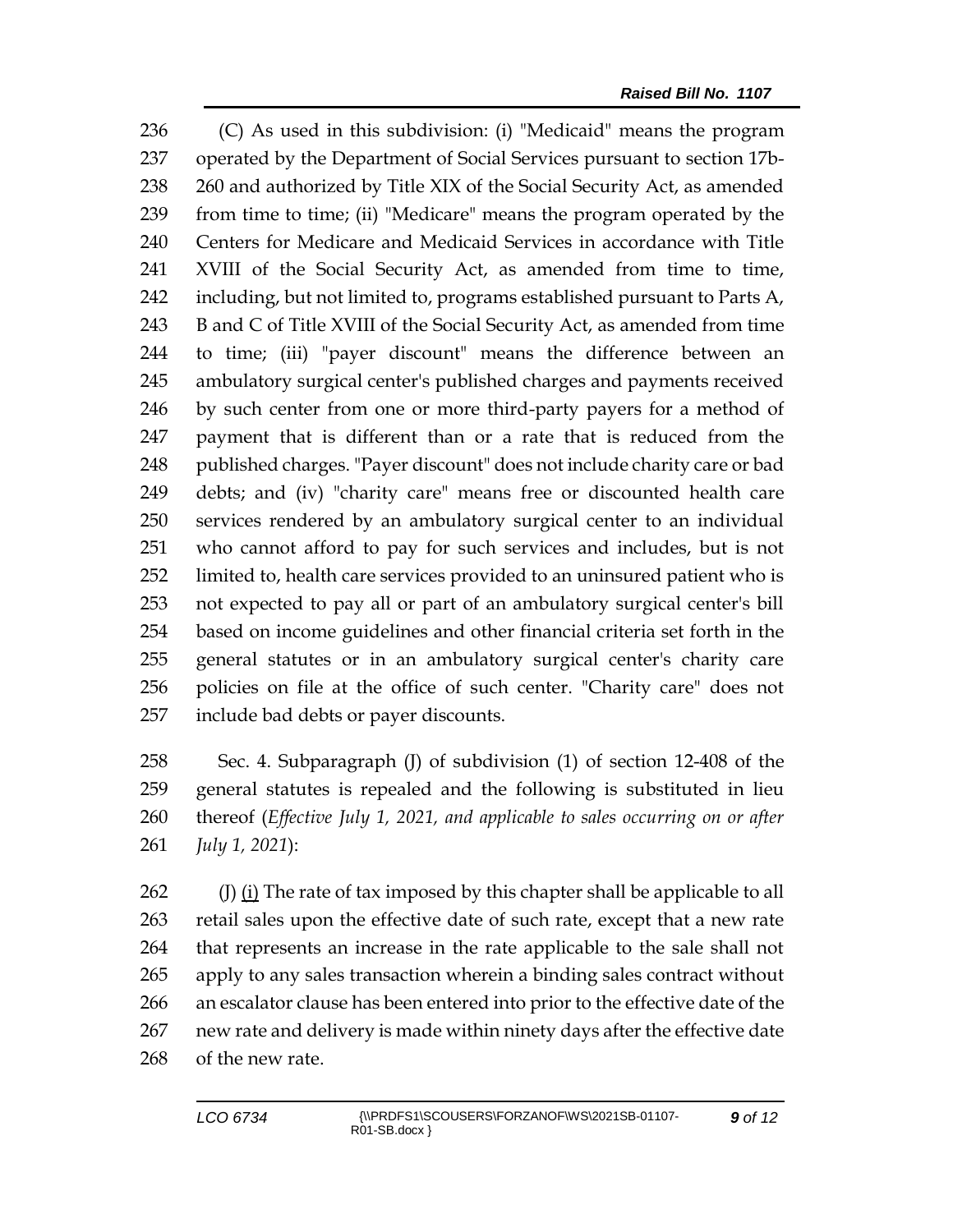(ii) For the purposes of payment of the tax imposed under this section, any retailer of services (I) taxable under subdivision (37) of subsection (a) of section 12-407, who computes taxable income, for purposes of taxation under the Internal Revenue Code of 1986, or any subsequent corresponding internal revenue code of the United States, as amended from time to time, on an accounting basis that recognizes only cash or other valuable consideration actually received as income and who is liable for such tax only due to the rendering of such services, 277 and (II) taxable under subparagraph  $(Q)$  of subdivision  $(2)$  of subsection 278 (a) of section 12-407, as amended this act, may make payments related 279 to such tax for the period during which such income is or gross receipts are received, without penalty or interest, without regard to when such service is rendered;

 Sec. 5. (NEW) (*Effective July 1, 2021, and applicable to sales occurring on or after July 1, 2021*) (a) As used in this section:

 (1) "Ambulatory surgical center" has the same meaning as provided in subsection (a) of section 12-407 of the general statutes, as amended by this act;

 (2) "Ambulatory surgical center service" has the same meaning as provided in subsection (a) of section 12-407 of the general statutes, as amended by this act;

 (3) "Medicaid" has the same meaning as provided in subdivision (45) of subsection (a) of section 12-407, as amended by this act;

 (4) "Medicaid investment" means an amount equal to the greater of (A) fifty per cent of the aggregate amount of Medicaid payments received during the applicable reporting period by an ambulatory surgical center for the provision of ambulatory surgical center services, or (B) fifty per cent of the aggregate amount of Medicaid payments that would have been due and owing had services similar to the ambulatory surgical center services provided by the ambulatory surgical center during the applicable reporting period been performed by and at a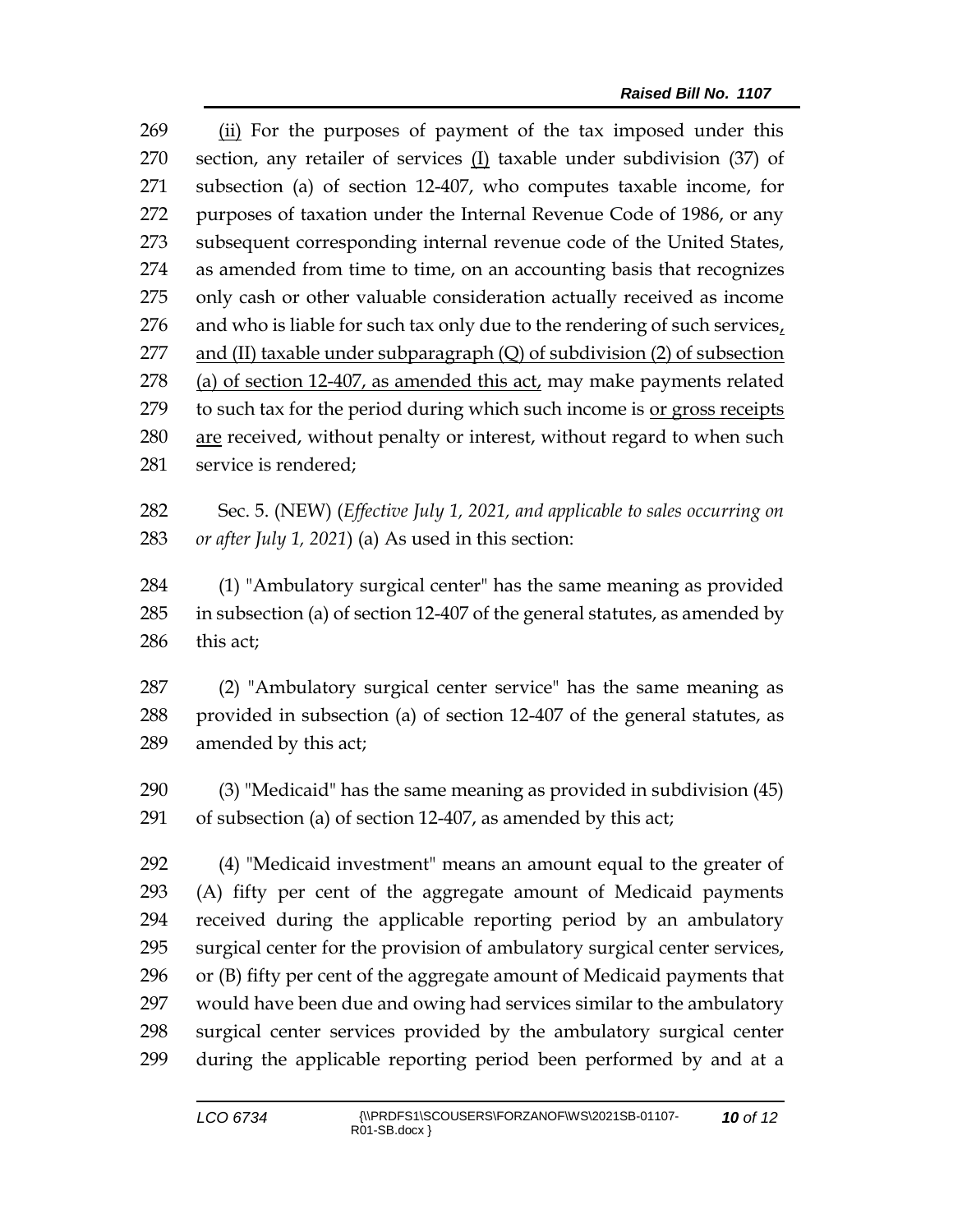## hospital instead; and

 (5) "State health plan investment" means an amount equal to twenty- five per cent of the aggregate payments received from or on behalf of each individual who is covered under a health plan pursuant to section 5-259 of the general statutes, during the applicable reporting period by an ambulatory surgical center for the provision of ambulatory surgical center services.

 (b) Each ambulatory surgical center shall be allowed, for each reporting period, a credit against the tax imposed under chapter 219 of the general statutes in the amount of the Medicaid investment plus the state health plan investment. If the amount of the credit allowed pursuant to this subsection exceeds the ambulatory surgical center's tax liability for the tax imposed under chapter 219 of the general statutes for the reporting period, the ambulatory surgical center shall file a claim for refund, in such form and manner as prescribed by the Commissioner of Revenue Services. Upon verification of the claim, the commissioner shall treat such excess as an overpayment and shall refund the amount of such excess to the ambulatory surgical center. There shall be added to the amount of such refund interest at the rate of two-thirds of one per cent for each month or fraction thereof that elapses between the ninetieth day following receipt of such claim for refund by the commissioner and the date of notice by the commissioner that such refund is due. An ambulatory surgical center that claims a credit or receives a refund under this subsection is entitled to retain such credit or refund for its own account and is not required to refund or pay the amount of such credit or refund to any user of or payer for ambulatory surgical center services.

| This act shall take effect as follows and shall amend the following |                                             |             |  |
|---------------------------------------------------------------------|---------------------------------------------|-------------|--|
| sections:                                                           |                                             |             |  |
|                                                                     |                                             |             |  |
| Section 1                                                           | June 1, 2021, and<br>applicable to calendar | $12 - 263i$ |  |
|                                                                     |                                             |             |  |
|                                                                     | quarters commencing on or                   |             |  |
|                                                                     | after July 1, 2020                          |             |  |